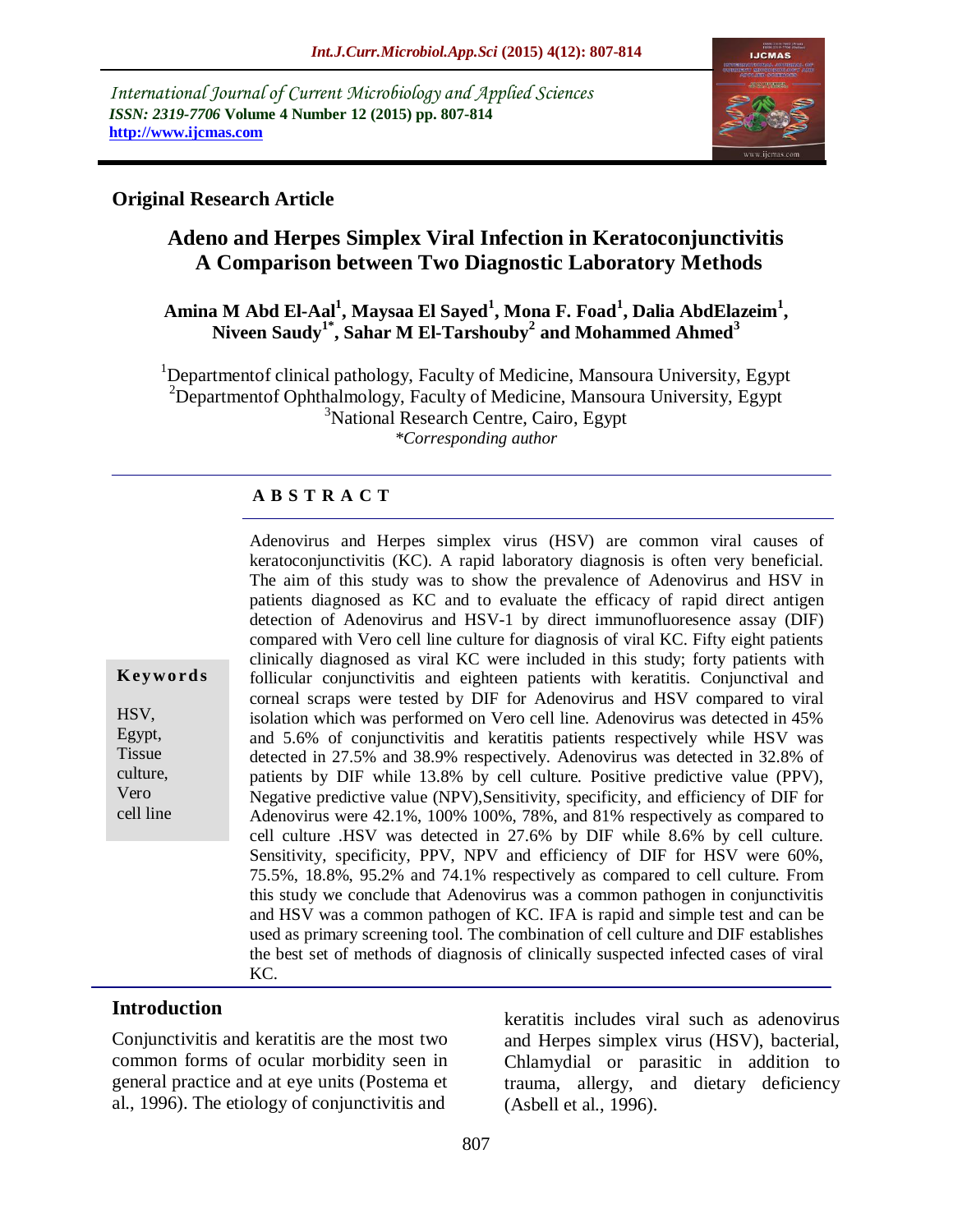Disease severity can be mild to strictly disabling. Ocular adenovirus infections occur all over the world in sporadic and epidemic forms. It is spread via droplet, direct contact (Cheung et al., 2003), fecaloral transmission, and contact with nonchlorinated or insufficiently chlorinated water (Melendez et al., 2009).

Herpes simplex keratitis is a vision threatening ocular infection frequently caused by HSV-1. It is animportant cause of blindness and occurs worldwide (Athmanathan et al., 2001), causing several complications and increasing the risk of severe corneal thinning and perforation (Butler et al., 2005).

Cell culture isolation needs viable organisms requiring specific transport media and quick transport of specimens between patient and laboratory. It is expensive and timeconsuming but remains the gold standard, as isolation of the organism is definitive and allows advance characterization (Saitoh-Inagawa et al., 1999). In addition, cell culture provides a sensitive method for diagnosis (Harrington et al., 2004).

Immunodiagnostic assays as immunofluorescence using direct antigen detection are more rapid than culture, but with less sensitivity (Harrington et al., 2004).Antigen detection techniques avoid the necessity for preservation of infectivity obligatory for culture but occasionally can produce false negative and false positive test results. In addition, the wide range of sensitivity and specificity values obtained by the antigen detection tests is influenced by many factors as; the quality of the test itself, the quality of the gold standard test used (culture or other comparative test); the "cut off" values for positive and negative results; the experience of the observer to differentiate between specific and nonspecific staining in the case of the direct immunofluorescence test; and false positive results caused by cross reactivity with other organisms in the case of enzyme immunoassays (Elnifro et al., 1999).

During the last decade, however, it has been concluded that polymerase chain reaction (PCR)–based laboratory investigation is a valuable approach for achieving reliable diagnosis of viral and chlamydial KC (Elnifro et al., 1999).

The purpose of this study was to show the prevalence of Adenovirus and HSV in patients clinically diagnosed as KC and to evaluate the efficacy of rapid direct antigen detection of Adenovirus and HSV-1 by DIF compared with Vero cell line culture for diagnosis of viral KC.

### **Patients and Methods**

Fifty eight patients clinically diagnosed as viral KC were included in the study. Forty patients were suspected as having follicular conjunctivitis in the form of watery discharge, preauricular lymphadenopathy, conjunctival follicles, redness, conjunctival hyperemia, eyelid edema. Eighteen patients had clinically showed typical dendritic epithelial defect in the cornea with underlying subendothelial infiltrate pathognomonic of viral keratitis. An informed written consent was obtained from all participants and the Ethics Committee of Mansoura University Hospital approved the study.

#### **Sample Processing**

Using standard techniques under topical anesthesia, two scrapings were collected from the affected conjunctiva or cornea under slit lamp magnification with sterile blade (no.15) on a Bard-Parker handle.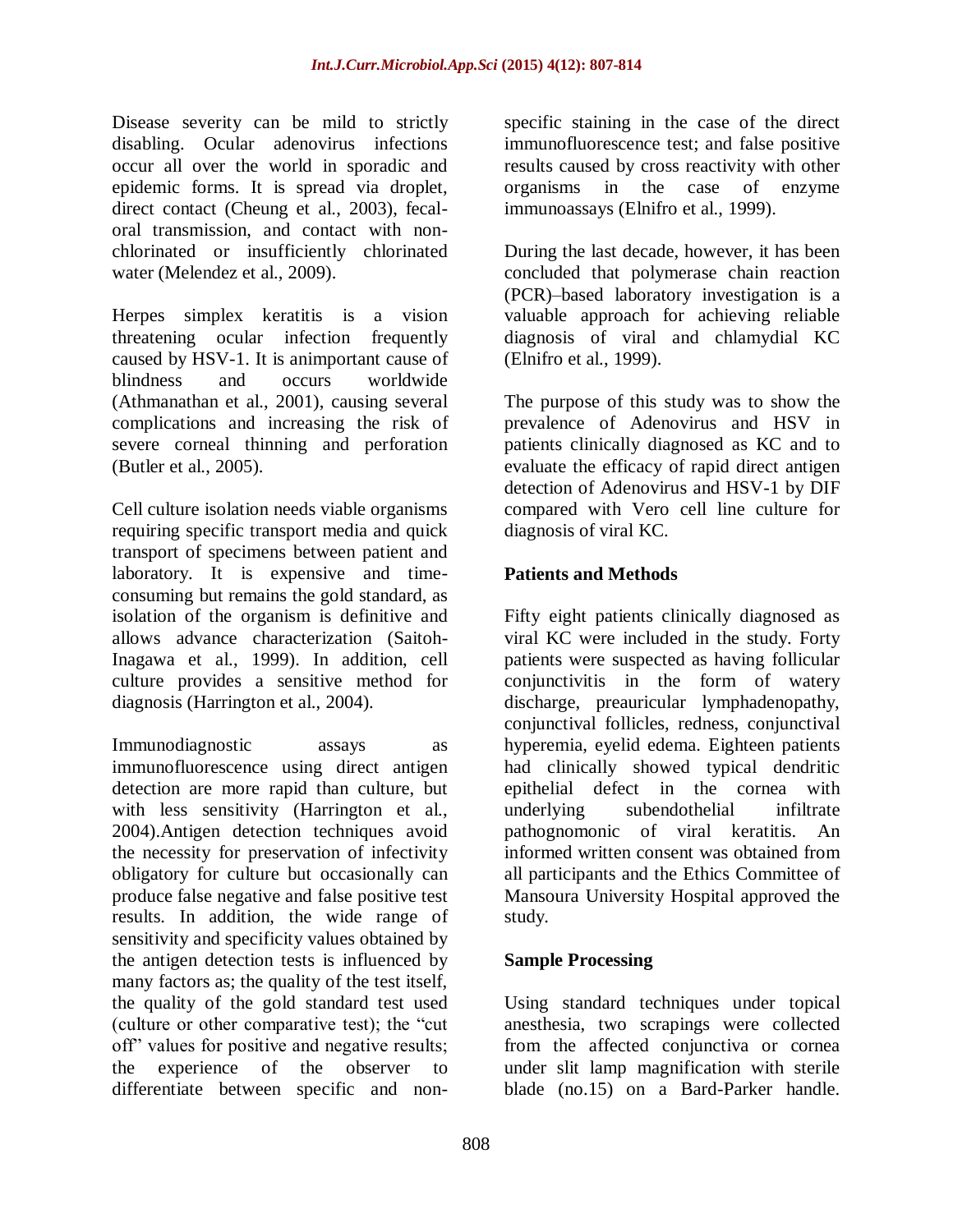Scraped materials were fixed with acetone into Multitest slide for DIF staining technique for Adenovirus and HSV. Another sample was transported on Dulbeccos minimal essential medium (DMEM) (pH 7.2  $-7.4$ , 200 IU/ml penicillin G, 200 µg /ml streptomycin sulfate and 5 µg /ml amphotericin B) for viral culture.

# **Direct IFA**

IFA was done by ACHERP kit (Vircell, Granda, Spain). Smears were fixed in cold acetone and reacted with monoclonal fluorescein isothiocyanate-labeled (FITC) anti-HSV specific for glycoprotein of Herpes simplex capside. The staining kit for Adenovirus contains FITC monoclonal antibody for Adeno group specific hexon antigen. The kit was used both for staining of the suspected cell culture and for direct staining of conjunctival and corneal scraps. The results were assessed under a reflected light fluorescence microscope at 250 X with wave length of 450 nm. Positive staining was represented and qualified by presence of  $\geq$ 1 epithelial cells exhibiting specific bright apple-green fluorescence. A presumptive negative result was indicated by the absence of fluorescence in a minimum sampling of 20 basal cells.

# **Cell Culture**

For cell culture, scrapings were inoculated into monolayer Vero cell line which obtained from Environmental Virology Laboratory at National Research Centre. Then cultivated on 24-well plates and examined under inverted microscope for the presence of cytopathic effect (CPE) typical for HSV which begins as clusters of enlarged, rounded refractive cells and spreads to involve the entire monolayer, usually within 48 hours and the results were confirmed by IFA for HSV 1 antigen. The

characteristic CPE for adenovirus consists of grape like clusters of rounded cells. The results were confirmed by immunofluoresence technique.

## **Statistical Analysis**

Data were analyzed using SPSS (Statistical package for Social Sciences) version 10. Qualitative data was presented as number and percentage. Quantitative data was presented as mean and standard deviation. The chi-square  $(\chi^2)$  was used to find the association between variables of qualitative data. P value of  $\langle 0.05 \rangle$  indicates a significant result. Validity tests were done using sensitivity, specificity, positive predictive value (PPV), negative predictive value (NPV) and Efficiency.

### **Results and Discussion**

This study included 58 patients; 34 males and 24 females. The mean age was  $32.3 \pm$ 21.9(SD) and  $49.2 \pm 17.5$  (SD) for conjunctivitis and keratitis patients respectively. Most of them were from rural area (85%) and 15% from urban.

Adenovirus was detected in 45% and 5.6% of conjunctivitis and keratitis patients respectively while HSV was detected in 27.5% and 38.9% respectively (table 1).

Adenovirus was detected in 19/58 (32.8%) by DIF while 8/58 (13.8%) by cell culture (table 2). Sensitivity, specificity, PPV, NPV and efficiency of DIF for Adenovirus were 100%, 78%, 42.1%, 100% and 81% respectively as compared to cell culture (table 3).

HSV was detected in 16/58 (27.6%) by DIF while  $5/58$   $(8.6\%)$  by cell culture (table 2). Sensitivity, specificity, PPV, NPV and efficiency of DIF HSV were 60%, 75.5%,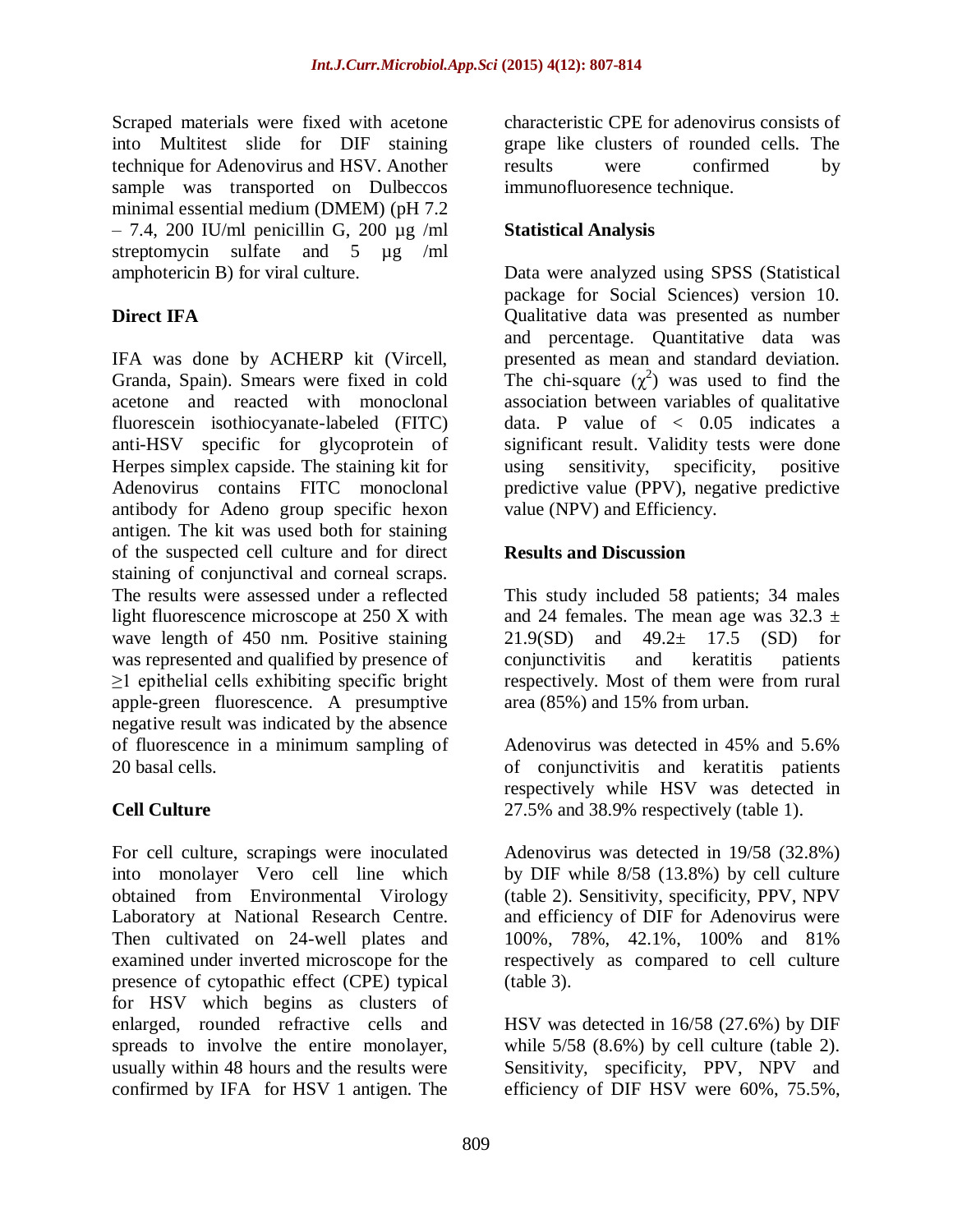18.8%, 95.2% and 74.1% respectively as compared to cell culture (table 4).

Human adenovirus is responsible for causing a wide variety of diseases affecting all organ systems. Highly contagious keratoconjunctivitis is primarily caused by adenovirus types belonging to species D (serotypes 8, 19, 37) (Harrington et al., 2004). HSV 1 ocular infection occurs in many countries and is the most common infective agent of blindness. Rapid and accurate diagnosis is essential for prompt and proper treatment (Pramod et al., 2000).

In this study, adenovirus was detected in 45% and 5.6% in conjunctivitis and keratitis patients respectively and it was detected in 32.8% by DIF while 13.8% by cell culture. Most of the published studies (Weitgasser et al., 2002, Percivalle et al., 2003,) reported much higher incidence (50-100 %) of adenovirus detection by DIF. Our rate of detection of adenovirus by cell culture is going parallel to that found by Madhaan1999 and Torres et al.1998 but higher rates (50%-95 %) were reported by other authors(Loseva 1998, Elnifroet al., 2000, Percivalle et al., 2003,Tamizi et al., 2005,Melendez et al., 2009). This discrepancy in isolation rates among different studies could be attributed to differences in the time of studies, as adenoviral eye infections are more common in hot weather, many studies done during an epidemic yield high rate of adenovirus infection. In addition, the different culture cell lines used yield different rates of isolation.

Adenovirus was more common than HSV as a causative agent of follicular conjunctivitis; a result documented before in many studies (Cooper et al., 1999, Uchio et al., 2000, Percivalle et al., 2003,).Direct antigen detection by DIF was the most

sensitive, specific and accurate method (100%, 78%, 81% respectively). This was in agreement with many published reports (Barone et al., 2000, Weitgasser et al., 2002, andPercivalle et al., 2003) but in Contrast to Aoki and Tagawa2002 who reported lower sensitivity of DIF (67%).

In our study, HSV was detected in 27.5% and 38.9% in conjunctivitis and keratitis patients respectively and it was detected in 27.6 % by DIF while 8.6 % by culture. This indicates that HSV keratitis was more common than adenovirus (38.9 % versus 5.6 %). The frequency of HSV keratitis was lower than that reported by some publications [70% - 80 %] (Athmanathan et al., 2001, Farhatullah et al., 2004) but higher than reported by other reports [15 % - 23 %] (Kodama et al., 1992, AbouTouk 1998, Kaye et al., 2000). The result of HSV culture was nearly parallel to Kaye et al. 2000 [10%] and Khodadoost et al. 2004 [12%], higher than reported by Kaye et al. 2000 and Tamizi et al. 2005 [2%] but lower than reported by Athmanthan et al., 2002 [23.5%].

The false positive values of DIF in adenovirus and HSV diagnosis were 22% and 24.5% while the false negative values were zero and 40% respectively. The false positive results may be caused by non specific sticking of the antibody to the cellular components or arise from binding of protein A of many S. aureus strains to the FC piece of monoclonal antibody or by cross reaction with certain Gm –ve bacteria (Cles et al., 1988). Also, the use of antiviral agent may have a negative viral culture but still provide the antigen that detected by DIF (Bordin et al., 1992).However, the false negative proportion can be obtained because some structures may fluorescence such as lymphocyte, PMNs, folded epithelial cells and bacteria(Stamm 1990).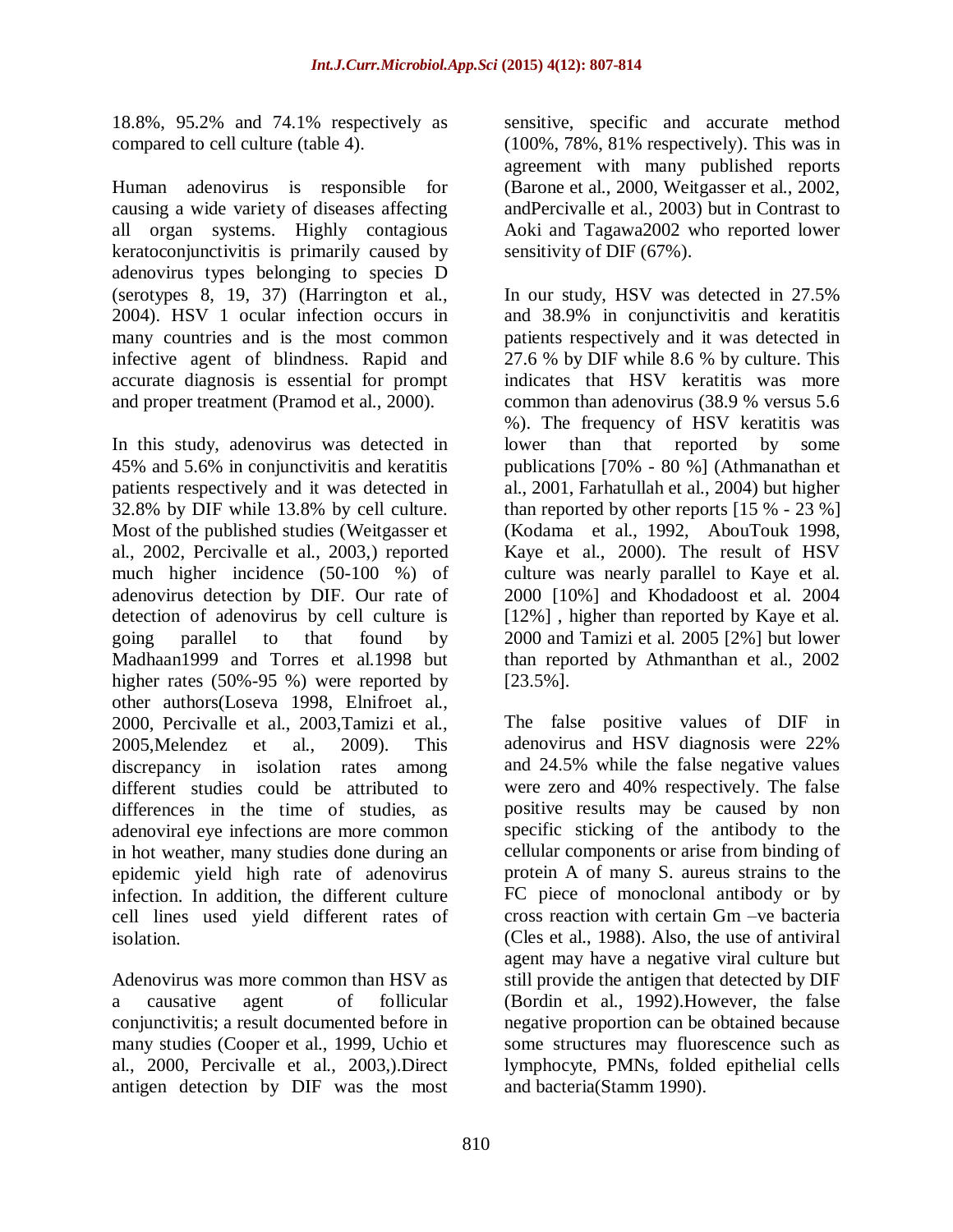| Type of virus | $(n=40)$ | Follicular conjunctivitis         |                                | <b>Keratitis</b><br>$n=18$ ) |                                | <b>Total</b><br>$(n=58)$ | samples |               |
|---------------|----------|-----------------------------------|--------------------------------|------------------------------|--------------------------------|--------------------------|---------|---------------|
|               | No.      | $\%$<br>from<br>ocular<br>disease | $\frac{0}{0}$<br>from<br>total | No.                          | %<br>from<br>ocular<br>disease | $\%$<br>from total       | No.     | $\frac{6}{9}$ |
| - Positive:   | 29       | 72.5                              | 50                             | 8                            | 44.5                           | 13.8                     | 37      | 63.8          |
| Adenovirus    | 18       | 45                                | 31.0                           |                              | 5.6                            | 1.7                      | 19      | 32.7          |
| <b>HSV</b>    | 11       | 27.5                              | 19                             |                              | 38.9                           | 12.1                     | 18      | 31.1          |
| - Negative:   | 11       | 27.5                              | 19                             | 10                           | 55.6                           | 17.2                     | 21      | 36.2          |

**Table.1** Frequency of Viral Infection in Keratoconjunctivitis  $(n = 58)$ 

HSV= Herpes simplex virus

# **Table.2** Evaluation of Diagnostic Tests for Adenovirus and HSV (n=58)

|                                                                                 | <b>Adenovirus</b>           |               | <b>HSV</b>                  |               |  |
|---------------------------------------------------------------------------------|-----------------------------|---------------|-----------------------------|---------------|--|
| <b>Diagnostic method</b>                                                        | <b>Number</b><br>of samples | $\frac{6}{9}$ | <b>Number</b><br>of samples | $\frac{6}{9}$ |  |
| Direct Ag. detection by<br>immunofluorescence:<br>- Positive<br>- Negative      | 19<br>39                    | 32.8<br>67.2  | 16<br>42                    | 27.6<br>72.4  |  |
| Identification of culture by<br>Immunofluorescence:<br>- Positive<br>- Negative | 8<br>50                     | 13.8<br>86.2  | 5<br>53                     | 8.6<br>91.4   |  |

HSV= Herpes simplex virus

# **Table.3** Comparison between Direct Antigen Detection by DIF and Culture in Diagnosis of Adenovirus Infection  $(n = 58)$

|                                 |          | <b>Culture</b> |     |      |              |      |             |             |      |     |                   |                    |  |
|---------------------------------|----------|----------------|-----|------|--------------|------|-------------|-------------|------|-----|-------------------|--------------------|--|
| <b>DIF</b><br>for<br>adenovirus | $+ve$    |                | -ve |      | <b>Total</b> |      | Sensitivity | Specificity | PPV  | XHV | <b>Efficiency</b> | <b>P-</b><br>value |  |
|                                 | No.      | %              | No. | $\%$ | No.          | %    | $\%$        | %           | %    | %   | %                 |                    |  |
| $+ve$                           | 8        | 100            | 11  | 22.0 | 19           | 32.8 |             |             |      |     |                   |                    |  |
| -ve                             | $\theta$ | $\theta$       | 39  | 78.0 | 39           | 67.2 | 100         | 78          | 42.1 | 100 | 81                | < 0.001            |  |
| Total                           | 8        | 13.8           | 50  | 86.2 | 58           | 100  |             |             |      |     |                   |                    |  |

DIF = Direct immunofluorescence NPV = Negative predictive value

PPV = Positive predictive value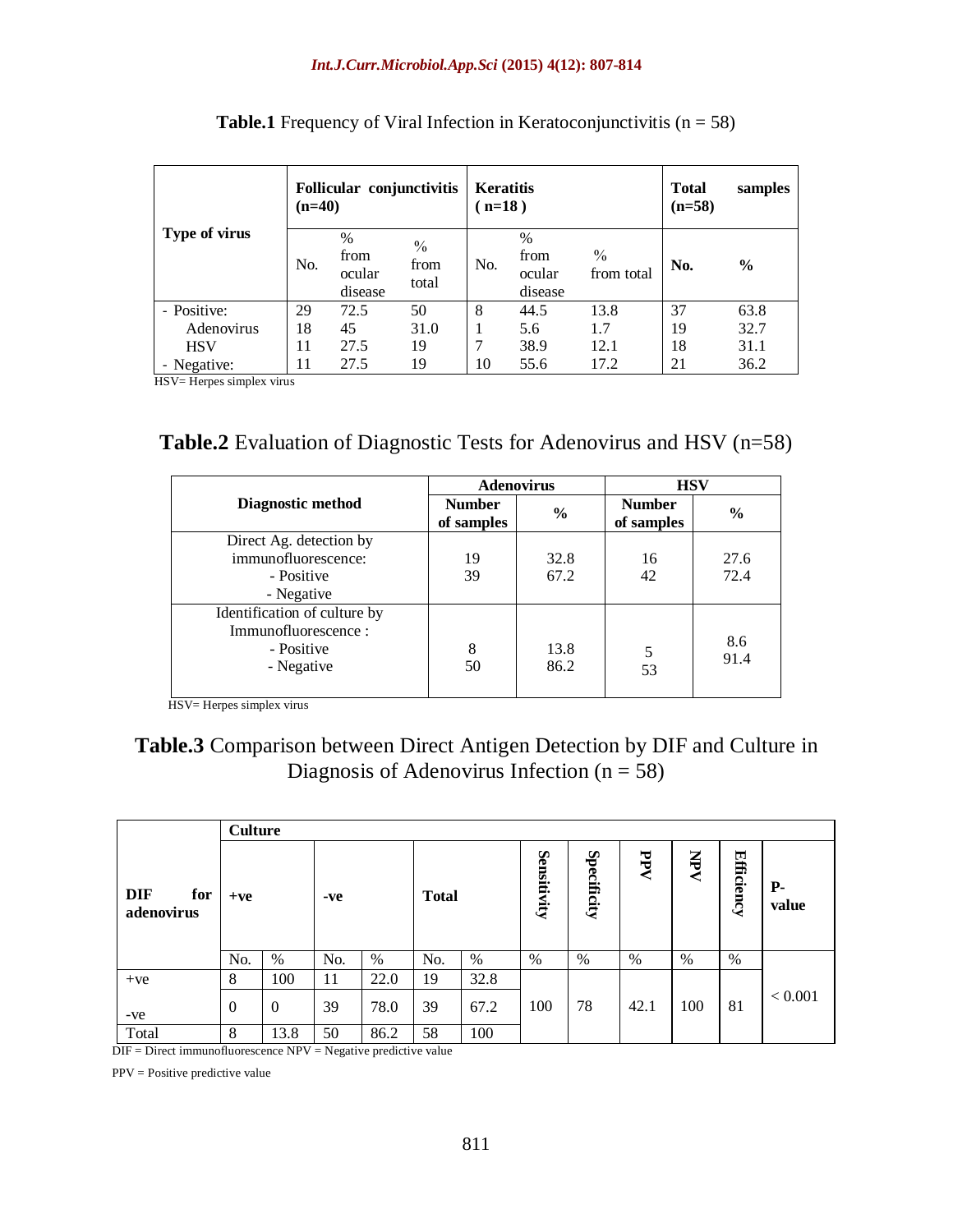|                                 |                | <b>Culture</b> |     |      |              |      |             |             |      |            |            |               |  |
|---------------------------------|----------------|----------------|-----|------|--------------|------|-------------|-------------|------|------------|------------|---------------|--|
| <b>DIF</b><br>for<br><b>HSV</b> | $+ve$          |                | -ve |      | <b>Total</b> |      | Sensitivity | Specificity | PPV  | <b>Nev</b> | Efficiency | $P-$<br>value |  |
|                                 | No.            | $\%$           | No. | %    | No.          | $\%$ | %           | %           | $\%$ | $\%$       | $\%$       |               |  |
| $+ve$                           | 3              | 60             | 13  | 24.5 | 16           | 27.6 |             |             |      |            |            |               |  |
| -ve                             | $\overline{2}$ | 40             | 40  | 75.5 | 42           | 72.4 | 60          | 75.5        | 18.8 | 95.2       | 74.1       | 0.07          |  |
| Total                           | 5              | 8.6            | 53  | 91.4 | 58           | 100  |             |             |      |            |            |               |  |

**Table.4** Comparison between Direct Antigen Detection by DIF and Culture in Diagnosis of HSV (n=58)

 $DIF = Direct immunofluorescence$   $HSV = Herpes simplex virus$ 

 $PPV = Positive predictive value.$  NPV = Negative predictive value



(A) Normal Vero Cell Line. (B) Cytopathic Effect on Vero Cell Line



Stained by Crystal Violet

HSV had been detected in 27.6% by DIF, a result which is similar to Pramod et al., 1999) but in contrast to Farhatullah et al. 2004 who had detected higher incidence (78.6%). This may be due to the differences in locality and population. In the present study, DIF for diagnosis of HSV had showed 60%, 75.5% sensitivity and specificity respectively. Elnifro et al. 1999 recorded a wide range of sensitivity and specificity values obtained bythe antigen detection tests aren't only influenced by the quality of the test itself, but also by the quality of the used gold standard test.

From this study, we can conclude that adenovirus was a common pathogen in conjunctivitis and HSV was a common pathogen of keratoconjunctivitis. IFA is rapid and simple test and can be used as primary screening tool. The combination of cell culture and DIF constitutes the best set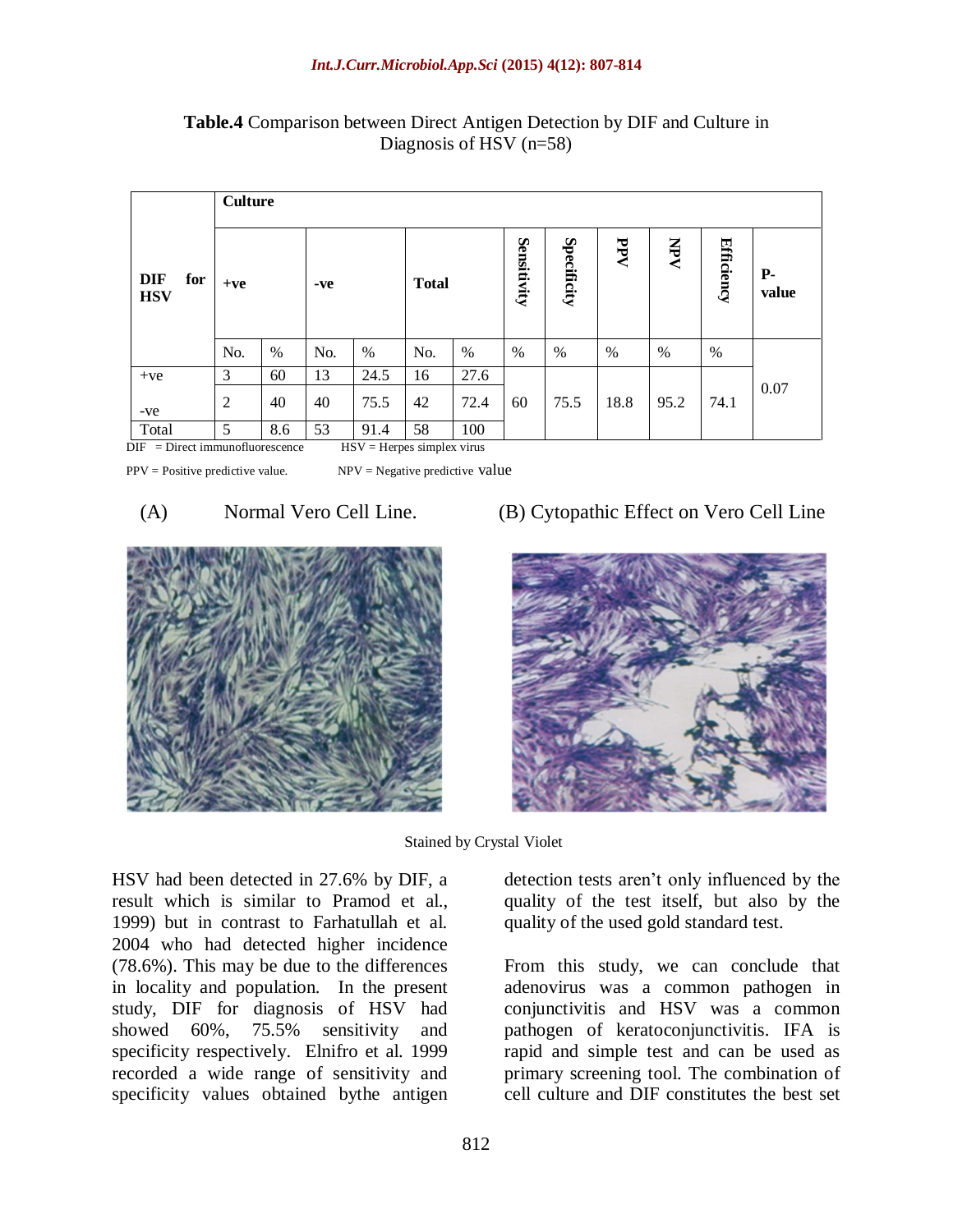of tests used for diagnosis of clinically suspected cases of viral keratoconjunctivitis.

## **References**

- AbouTouk MA: 1988. Clinical and virological study in ocular herpetic infections.MSc thesis.Department of Microbiology. Faculty of Medicine, Mansoura Univerisity: 51-61.
- Aoki K and Tagawa Y.A 2002.twenty one year surveillance of adenoviral conjunctivitis in Sapporo, Japan. IntOphthalm Clin;42(1):49-54.
- Asbell PA, deLuise VP, Bartolomei A. 1996. Viral conjunctivitis. In: Tabbara KF, Hyndiuk RA (eds) Infections of the eye. Little, Brown, London,:453- 470.
- Athmanathan S, Bandlapally SR and Rao GN. 2001. Collection of corneal impression cytology directly on a steril glass slide for the detection of viral antigen: An inexpensive and simple technique for the diagnosis of HSV epithelial keratitis- A pilot study. BMC Ophthalmol.; 1 (1): 3-10.
- Athmanathan S, Reddy SB, Nutheti R, et al. 2002. Comparison of an immortalize human corneal epithelial cell with Vero cells in the isolation of Herpes simplex virus 1 for the laboratory diagnosis of Herpes simplex keratitis. BMC Ophthalmol.; 30; 2 (1): 3.
- Barone SR,Pontrelli LR, Krilov LR. 2000. The differentiation of classic Kawasaki disease, atypical Kawasaki disease and acute adenoviral infection: use of clinical features and a rapid direct fluorescent antigen test. Arch PediatrAdolesc Med;154(5):453-456.
- Bordin P, Merlin U, Pugina P, et al. 1992. Reliability of the herpes simplex virus immunofluorescent test in corneal disease.Eur J Ophthalmol.; 2:175.
- Butler TK, Spencer NA, Chan CC, Singh

Gilhortra J and McClella K. 2005. Infective keratitis in older patients: A 4 year review, 1998-2002. Br J Ophthalmol;89:591-596.

- Cheung D, Bremner J, Chan JTK. 2003. Epidemic kerato-conjunctivitis–do outbreaks have to be epidemic? Eye.; 17:356-63.
- Cles LD, Bruch K and Stamm WE. 1988. Staining characteristics of six commercially available monoclonal immunofluorescence reagents for direct diagnosis of Chlamydia trachomatis infections. J. Clin. Microbiol.; 26: 1735-1737.
- Cooper RJ, Yeo AC, Bailey AS, et al. 1999. Adenovirus polymerase chain reaction assay for rapid diagnosis of conjunctivitis. Invest Ophthalmol Vis Sci.: 40: 90-5.
- ElnifroEM , Cooper RJ, Klapper PE, Yeo AC and Tullo AB. 2000. Multiplex polymerase chain reaction for diagnosis of viral and chlamydial keratoconjunctivitis. Investigative Ophthalmol& Visual Science;41(7):1818-1822.
- Elnifro EM, Cooper RJ, Klapper PE, et al. 1999. Diagnosis of viral and chlamydial keratoconjunctivitis: Which laboratory test? Br J Ophthalmol;83:622-627.
- Farhatullah S, Kaja S, Athmanathan S, Reddy SB, Sharma S. 2004. Diagnosis of herpes simplex virus 1 keratitis using Giemsa stain, immunofluorescence assay and polymerase chain reaction assay on corneal scrapings. Br J Ophthalmol;88:142-144.
- Harrington KP, Khanna M, Water CR and Henrickson KJ, 2004. Rapid Detection and Identification of Human Adenovirus Species by Adenoplex, a Multiplex PCR-Enzyme Hybridization Assay. J of clinical Microbiol:4072-